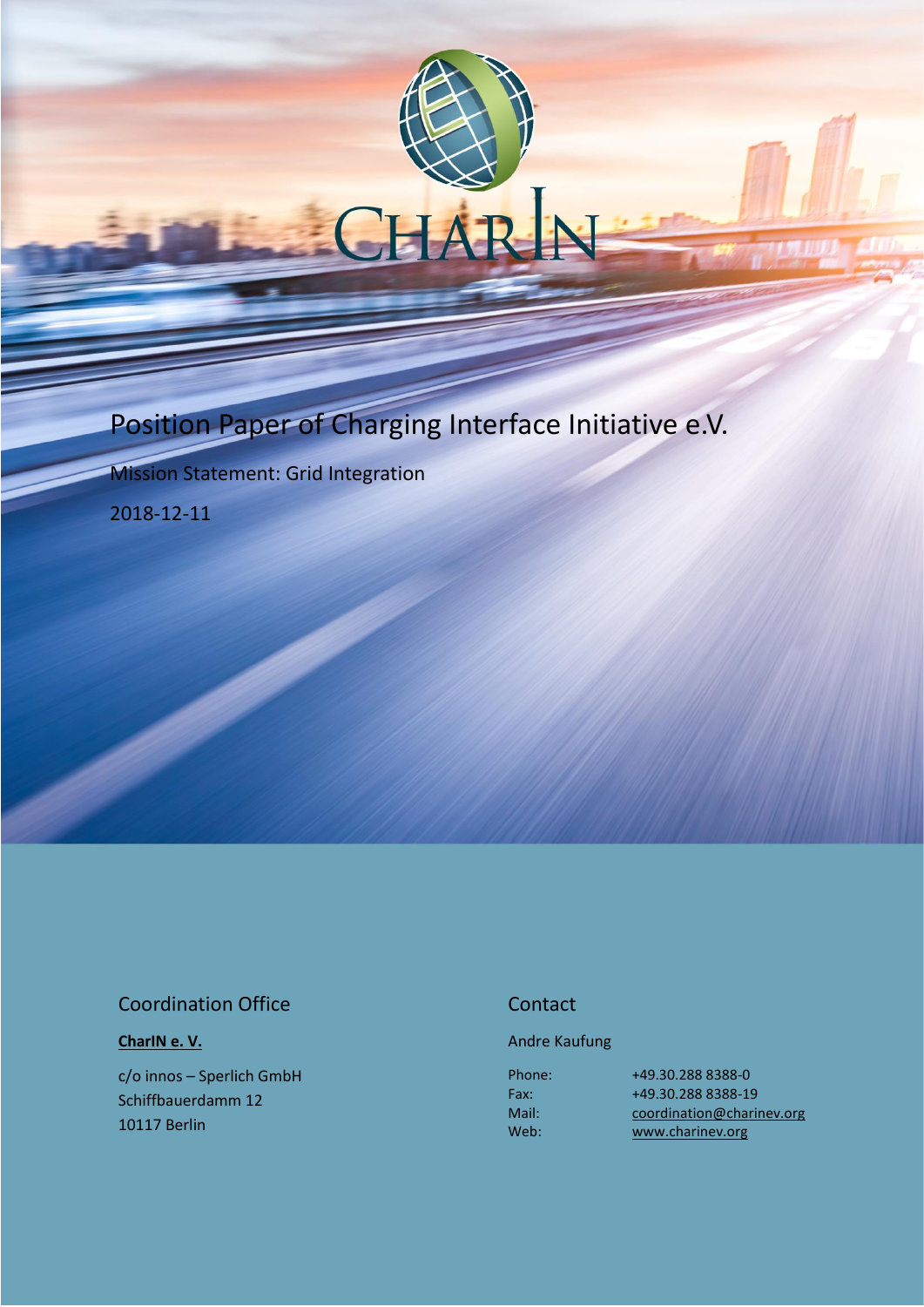

### Introduction

CharIN is dedicated to develop and establish a global charging system, as the standard for charging Battery Electric Vehicles (BEVs) of all kinds.

Therefore, CharIN's goal is developing and establishing the Combined Charging System (CCS) as the global standard for charging battery powered electric vehicles (BEVs). CCS is maintained to be upward and downward compatible, thus guaranteeing investment security in charging infrastructure and cross-border compatibility of charging systems.

One of the primary aims of CharIN is to draw up requirements for the evolution of charging-related standards. For this reason, the focus group Grid Integration

- is identifying technical issues,
- is harmonizing approaches between the involved industries,
- is evaluating technical and economical potentials

and as a result, is defining consolidated cross industry and global statements and requirements in the field of grid integration of e-mobility, while keeping the end users view in mind.

The goal of this paper is to illustrate the position of CharIN towards grid integration and to provide an outlook for future developments.

### Objectives for grid integration

The energy network will face three major challenges in the years to come:

a) the increasing decentralized production of energy from renewable sources (as opposed to energy production in large central power plants)

b) the balancing of volatile renewable energy production and grid capacities and energy demands

c) increasing numbers of BEVs (of all kinds) and charging of them at locations where the grid was designed for previously much lower energy demand (e.g. in residential areas)

While these challenges can be solved only partly by conventional grid expansion, this requires major investments in the electrical infrastructure and digitalization which would take considerable time; furthermore, short-term solutions for optimal utilization and the opportunity to use as much renewable energy as possible, are needed. BEV owners on the other hand can - while having the principle controllability by the DSO's load management installed – take part in the flexibility market for which in turn they could be remunerated. This would contribute to a reduction of the total costs of ownership of a BEV.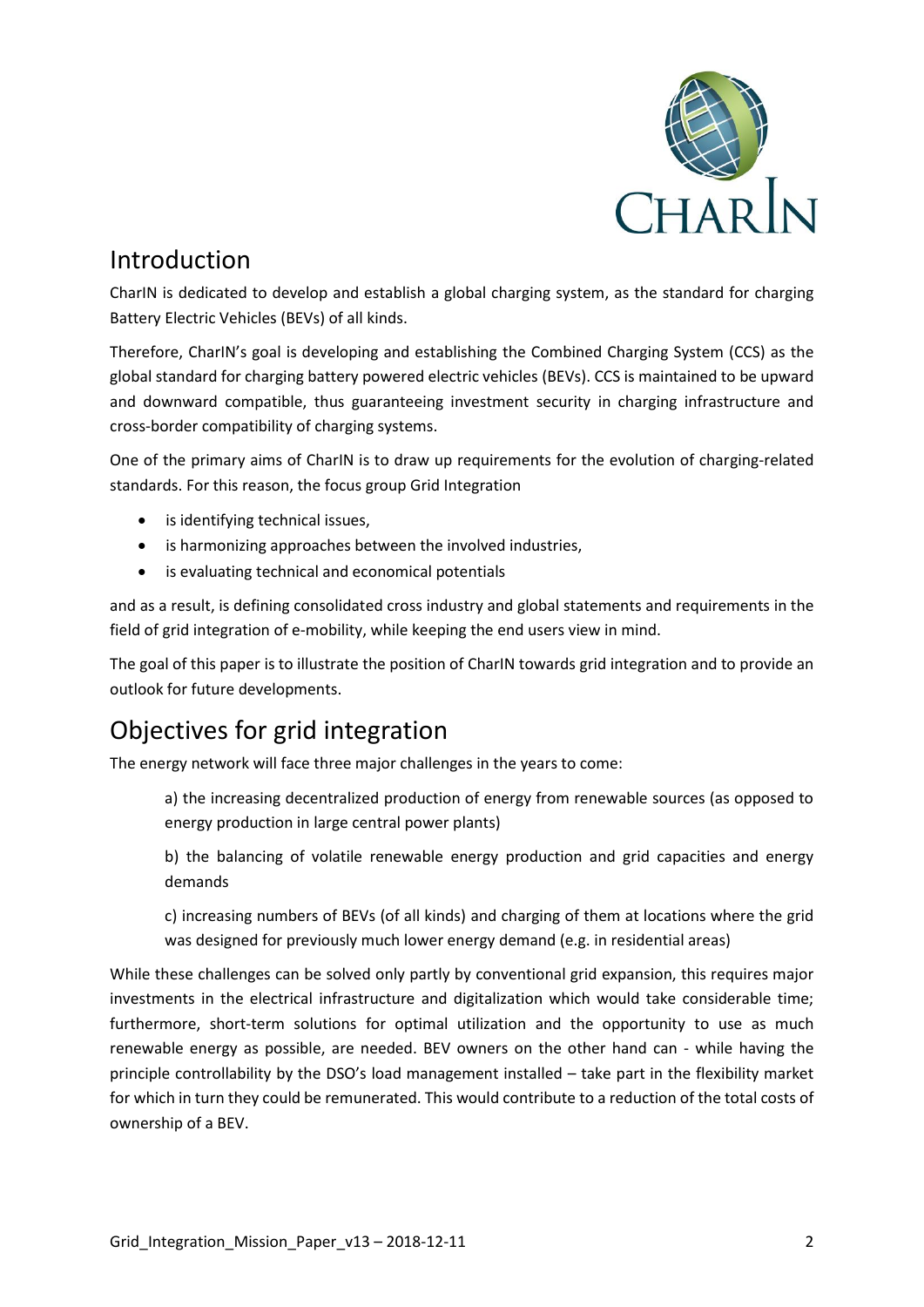

EVs are thus an essential part of the solution to support the climate protection targets by integrating renewable energies into the grid. The decarbonisation effect of BEV has two components:

1. The substitution of fossil fuels, depending on the used electricity within an WtW (Well-to-Wheel) approach.

2. Using the flexibility and storage capacity while charging a significant improvement in the integration of RE in the grid can be achieved.

The energy load management as well as storage capacities of BEVs can play a major role in overcoming these challenges since this includes not only taking energy from the grid in a controlled manner and at specific times when it is not needed elsewhere and when the grid can handle it, but also feeding energy back into the grid for various existing and upcoming grid and energy services.

To fully leverage the concept of grid integration both technical and market requirements need to be considered. In CharIN's members' view, bidirectional charging provides major advantages for both energy provider and BEV owners, and CharIN expects the market to fully take up bidirectional charging in the near future based on the availability of BEVs capable of bidirectional charging on the market. In order to facilitate the ramp-up, small-scale individual or local solutions should be avoided.

The objective of this paper is to highlight the benefits of CCS for grid integration and bidirectional charging, and to give an outlook on the timeline for BEVs and services with these capabilities.

## CCS supporting Grid Integration

CCS uses ISO/IEC 15118 as communication standard and the next edition will provide the most advanced features for bi-directional charging.

- for secured, open and non-proprietary data exchange between driver/vehicle and infrastructure/ energy system
- for charging execution: charging power can be restricted remotely during a specific time interval, thus allowing interventions from energy providers
- for charging planning: tariff tables and load profile registration allow EV drivers to benefit from demand-driven energy price advantages, and energy providers can use this information in advance for their load planning.
- both AC and DC charging is possible
- ease-of-use with Plug & Charge for authentication and billing